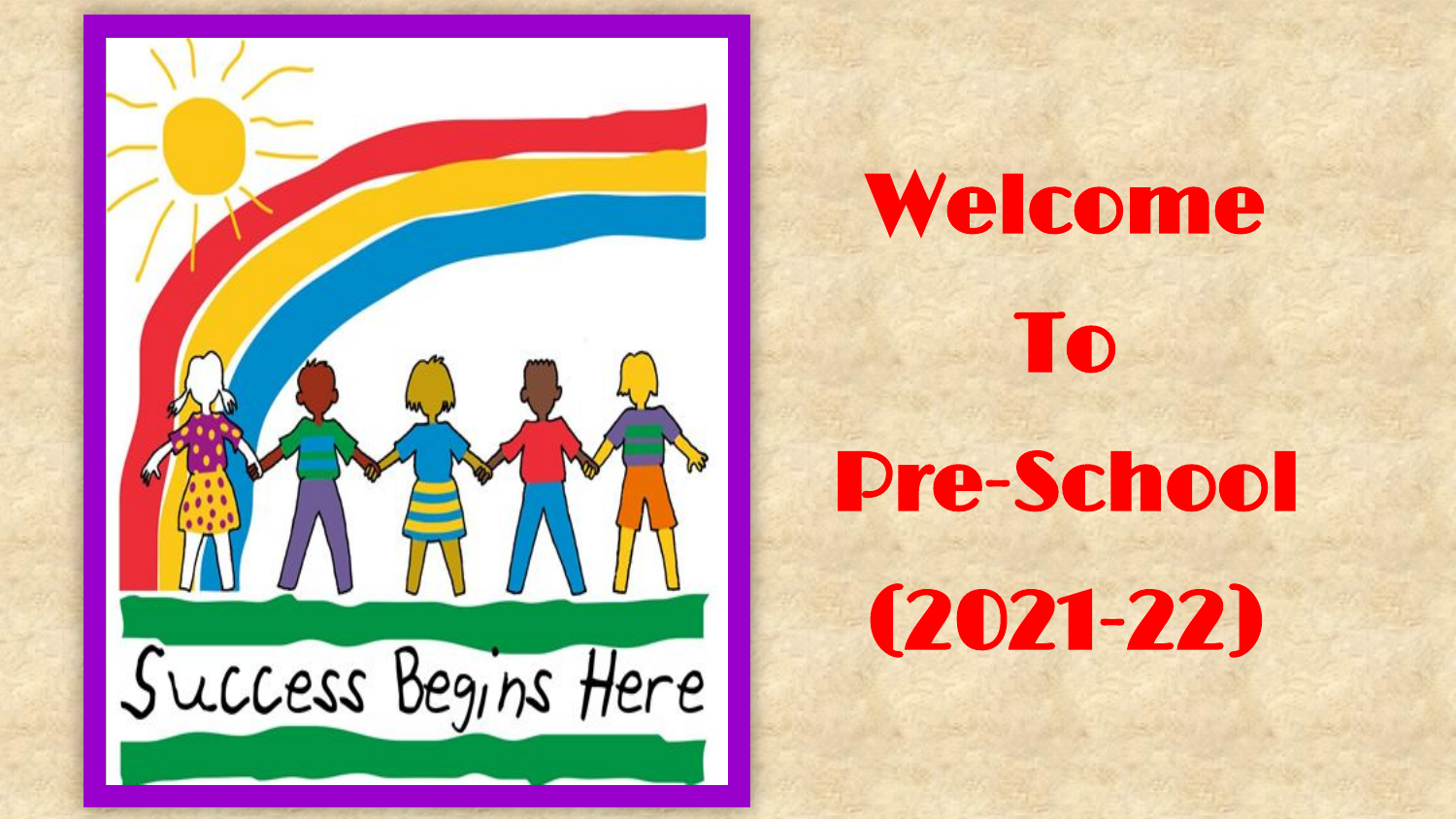## BAL BHARATI PUBLIC SCHOOL, NAVI MUMBAI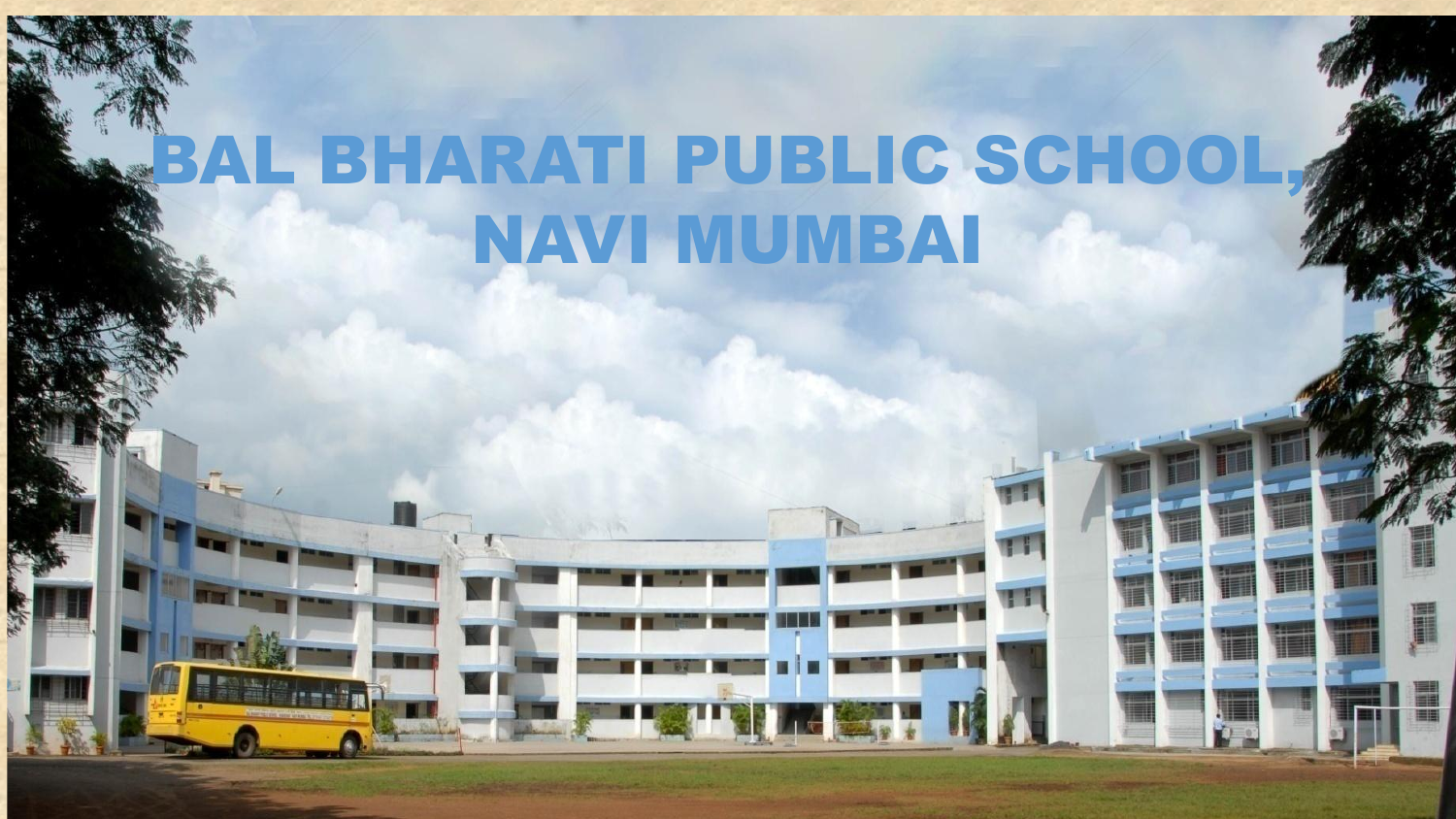## ABOUT US

- BBPS Navi Mumbai is a constituent unit of the Child Education Society (CES), Delhi, the parent body.
- $\vee$  The CES founded in 1944 is managed by professionals, business leaders who have imbibed a love for the cause of education.
- $\vee$  CES is marked by pursuit of quality consideration in all activities.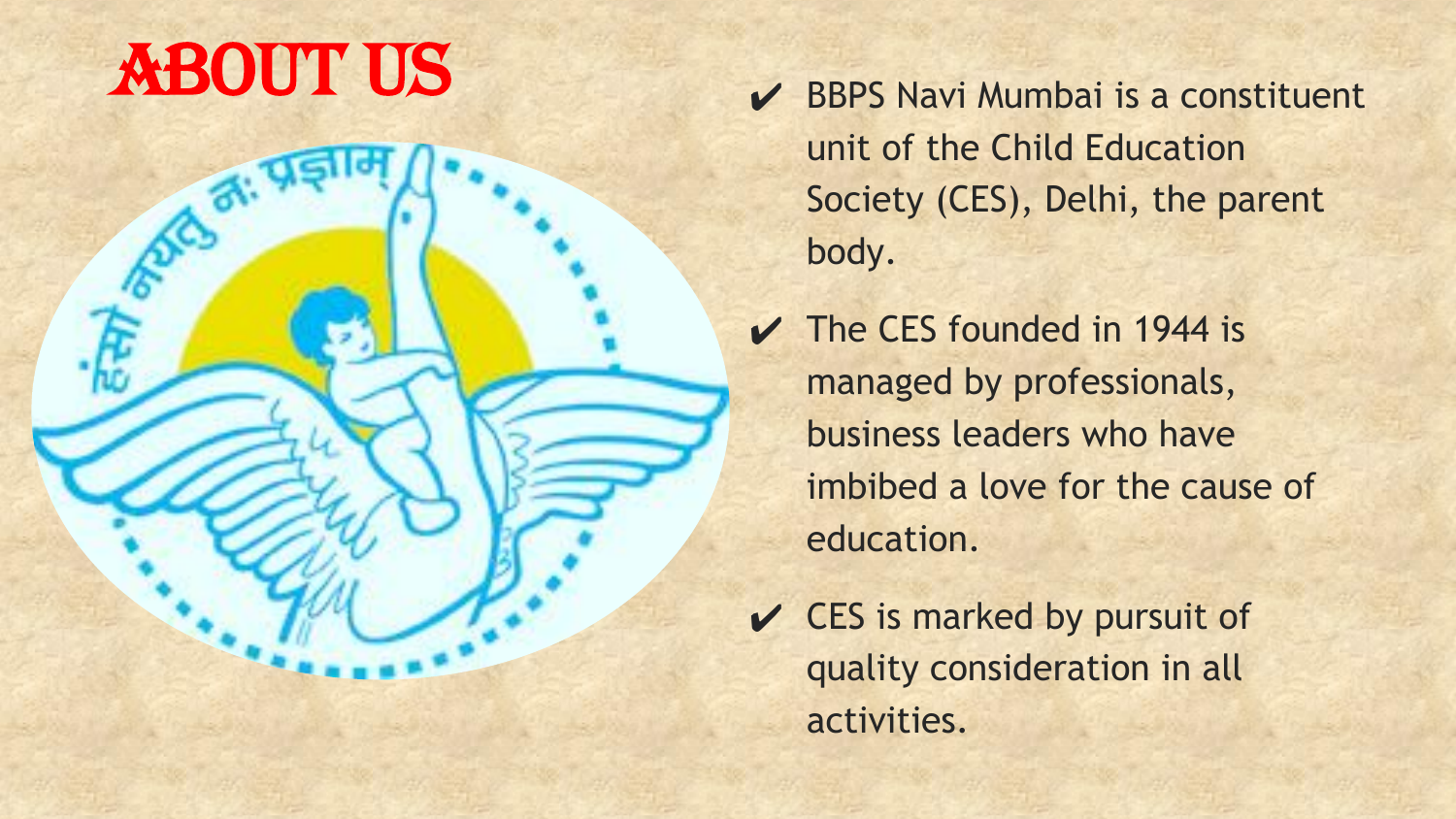### Mr. L.R. Channa President, Child Education Society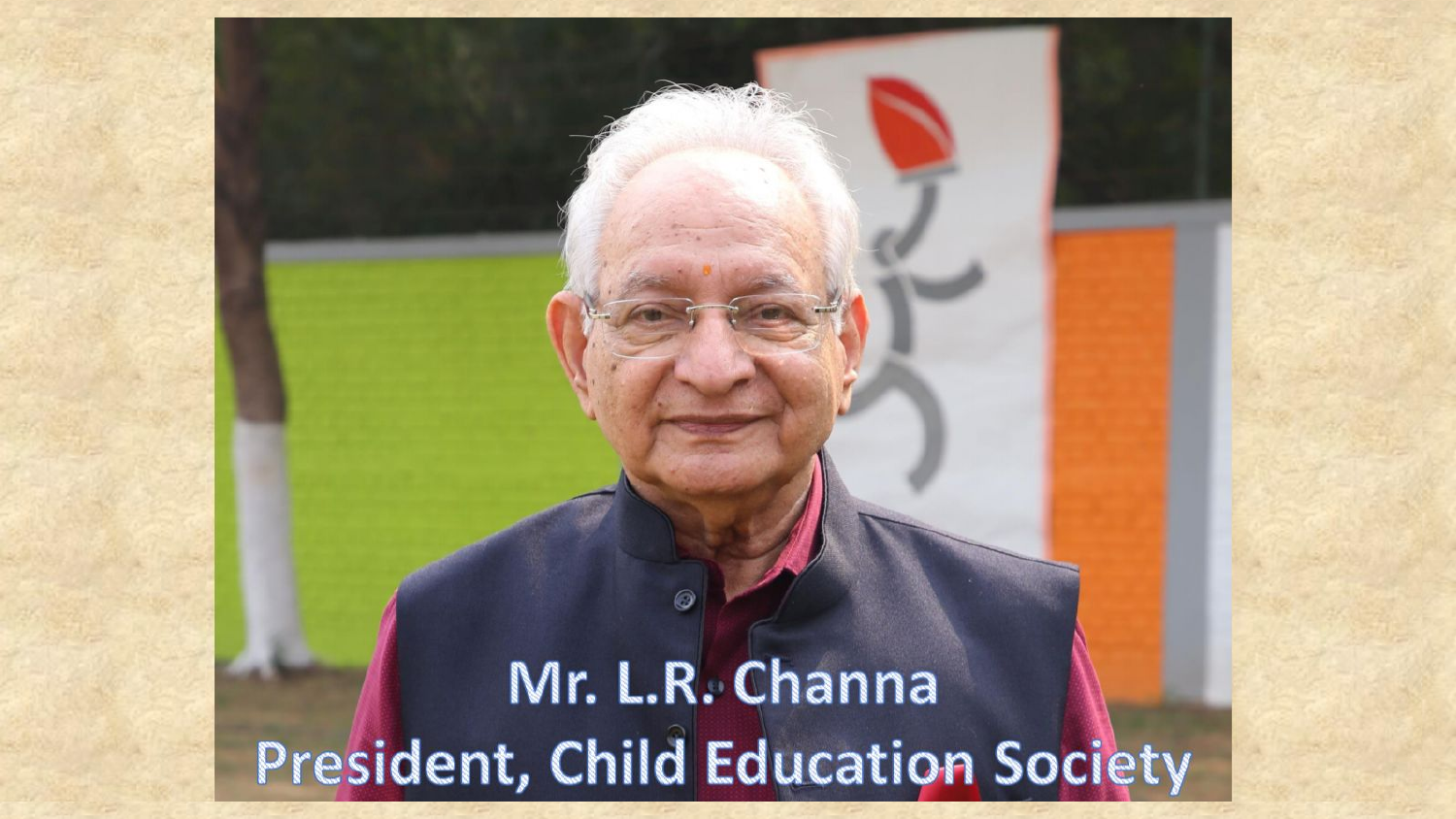## MEMBERS OF SCHOOL MANAGING COMMITTEE



**Mr. S. K. BHATTACHARYA CHAIRMAN**

**Mr. ARVIND BHATIA SECRETARY/MANAGER,**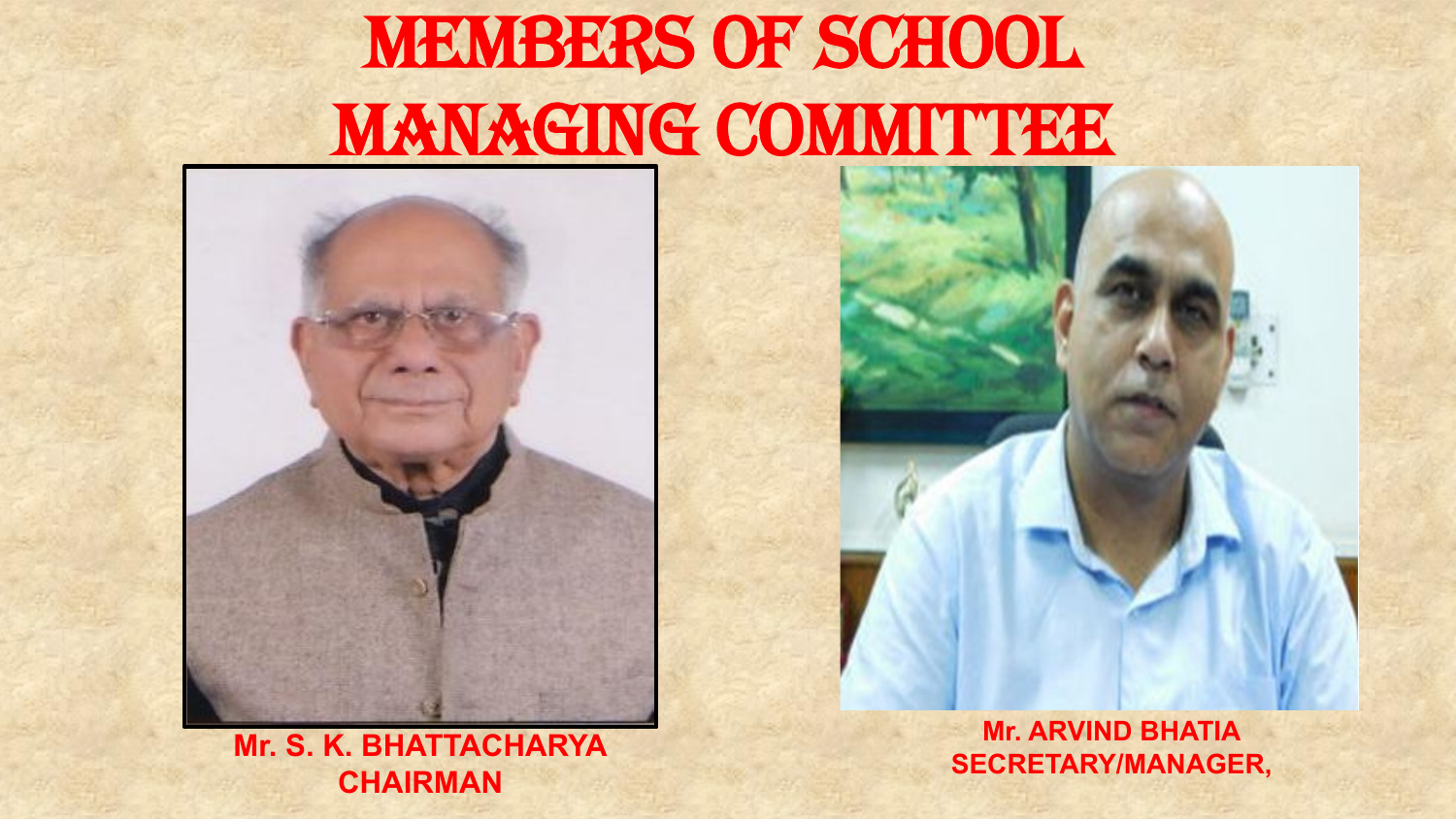### ONE OF THE TOP 10 IN NAVI MUMBAI

**AY: LABS TO<br>CREATIVITY** 

4/ IN 2015

**Emmerissioned**<br>ation C fore to<br>sy to rack top<br>at the assesses<br>presponding<br>set by H7 and



We consider the happiness quotient of parents, students, teachers to be a measure of performance. GANESH PARAMESWARAN,

#### **Best schools in Navi Mumbai**

a list of the top 10 schools from Navi Mumbai that were ranked highest on our survey based on diverse parameters

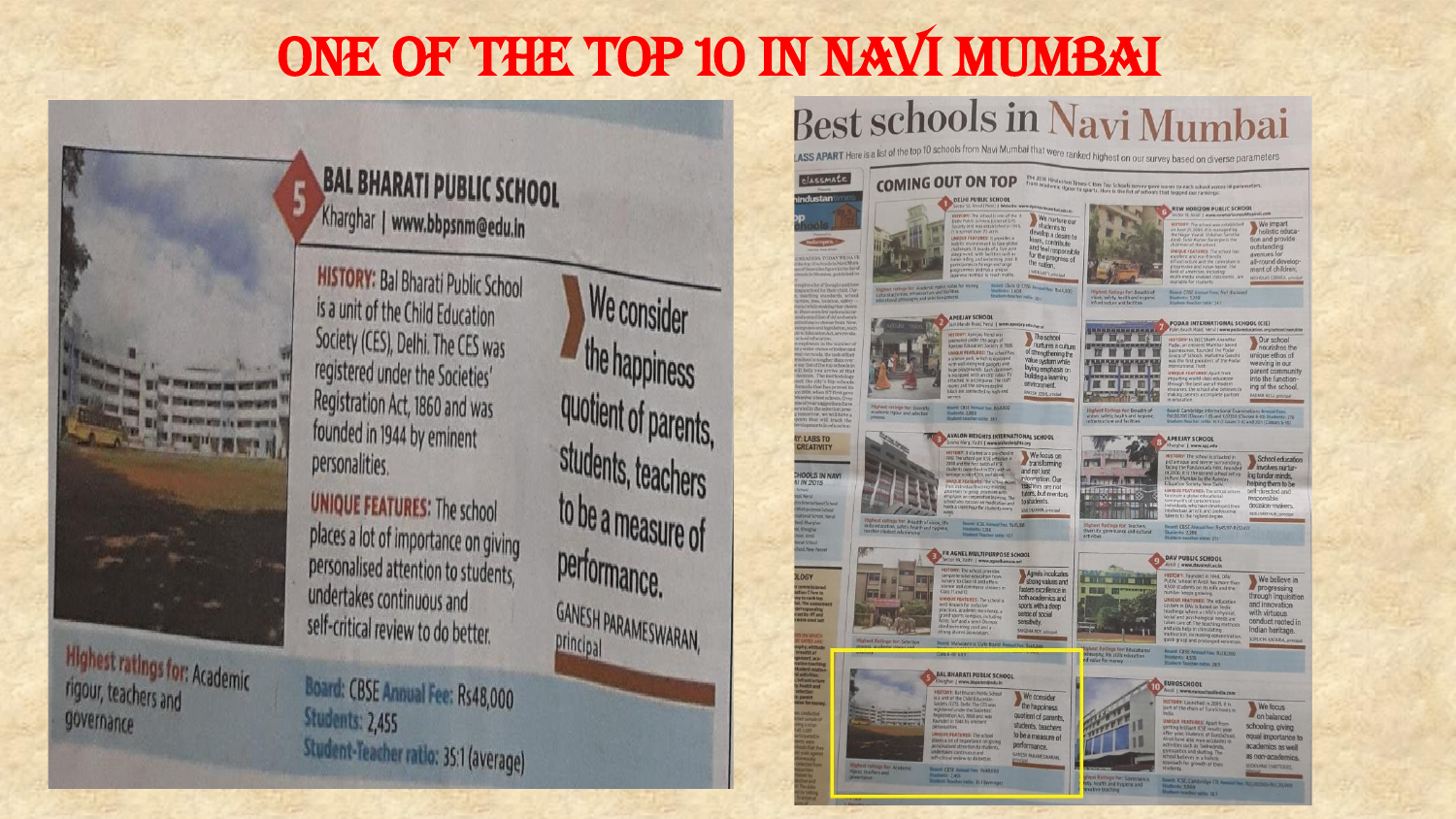### POINTS TO REMEMBER

- ✔ **Kindly login 10 minutes before online class.**
- ✔ **Make sure there is no distraction during the class.**
- ✔ **Parents or any other family member must be present during the class.**
- ✔ **Visit school website regularly for circulars, activity planner, photo gallery etc. The url for school website is <http://bbpsnavimum.balbharati.org/>**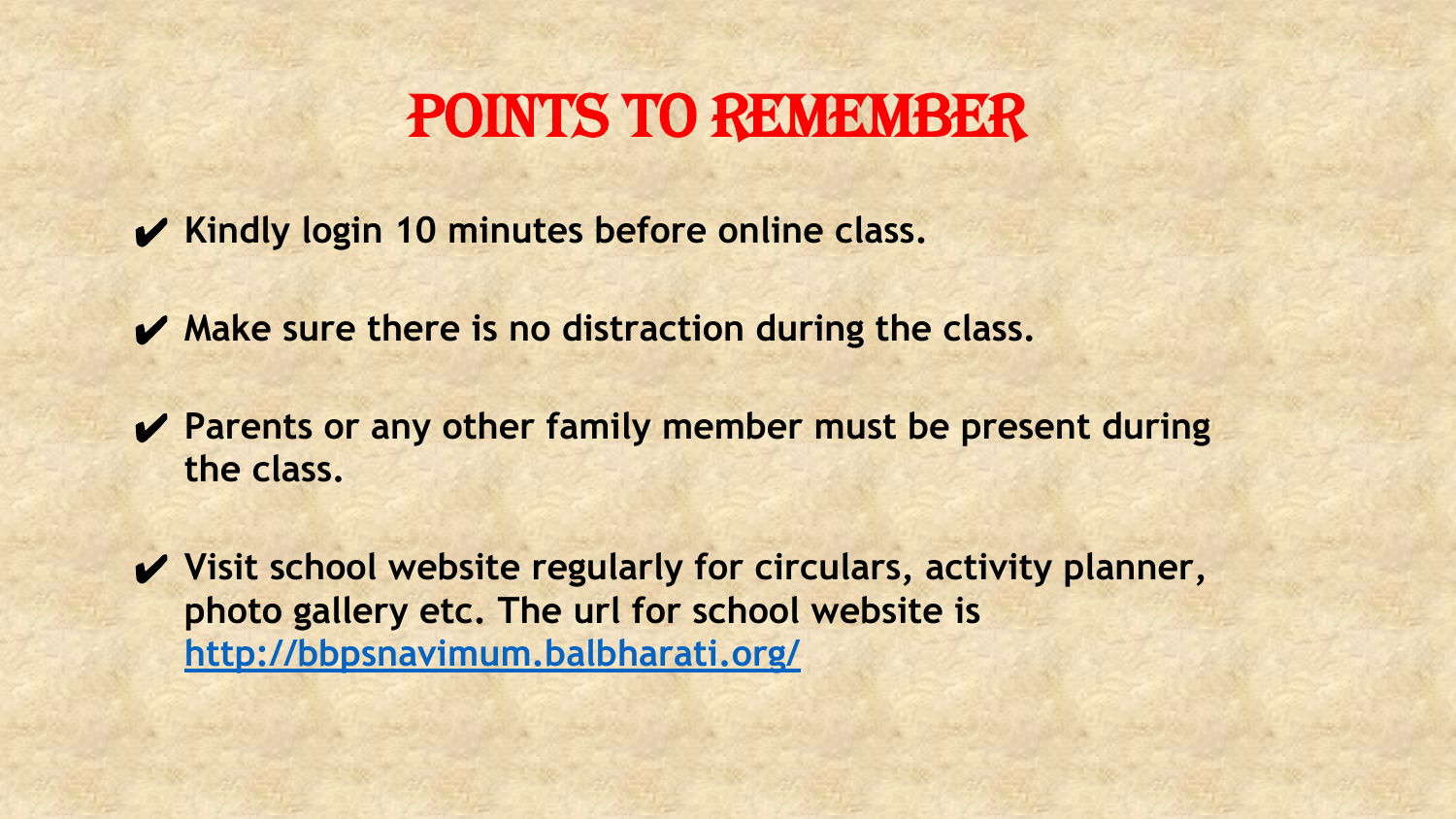### CLASS TEACHERS

P S – A : Ms. ARCHANA TAGORE

P S – B : Ms. ANITA KUMARI

P S – C : Ms. JYOTI KHATTRI

P S – D : Ms. ASHA NAZARE

P S – E : Ms. NEELAM SONI

P S – F : Ms. RAJESWARI C R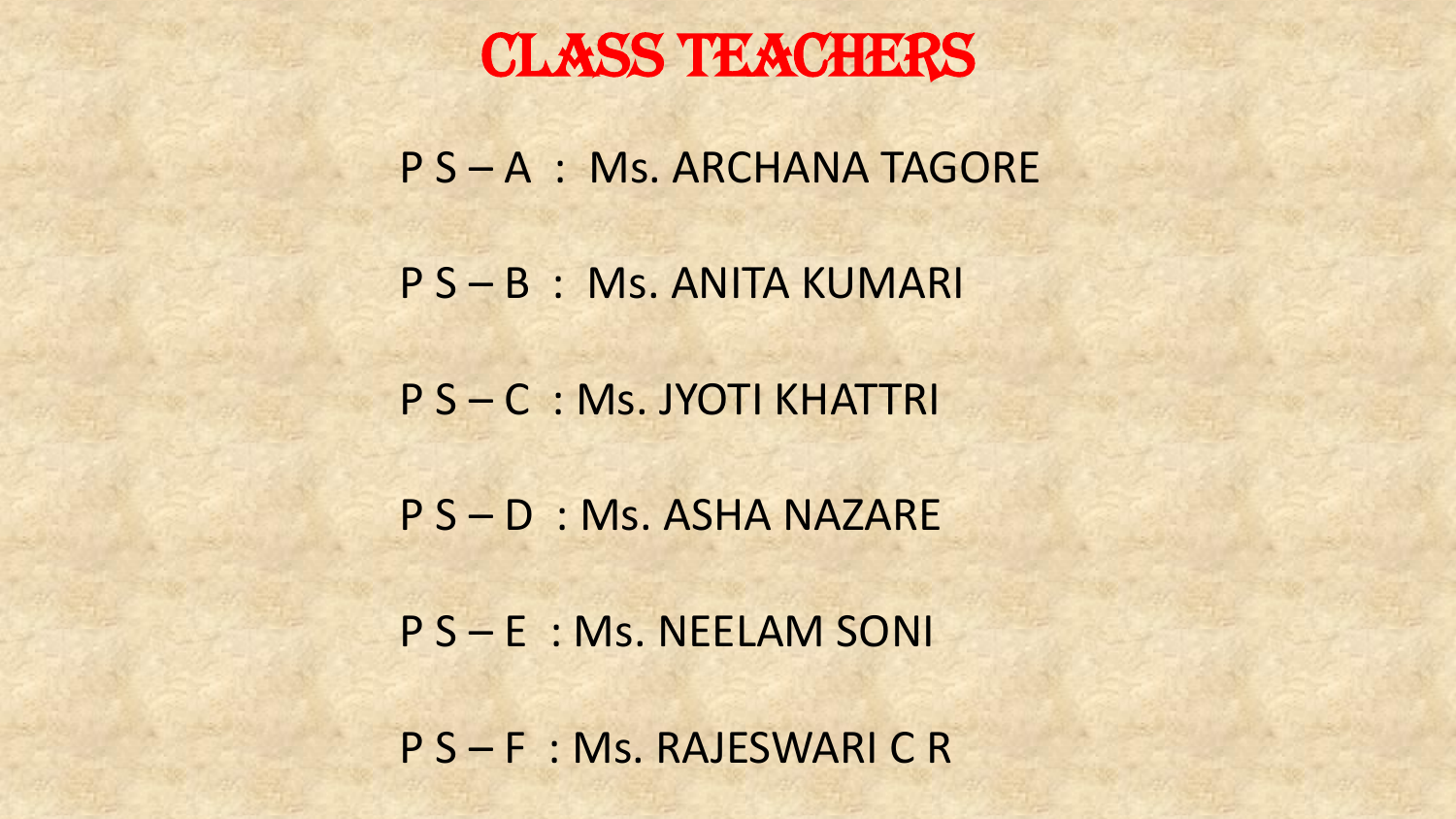### LIST OF BOOKS

Sing along Vol- 1

Kavitao ki phuhar Vol - 1

My activity book Vol - 1

English practice notebook

Hindi practice notebook

Maths practice notebook

Sketch Book (Drawing)

Scrap book

Art Materials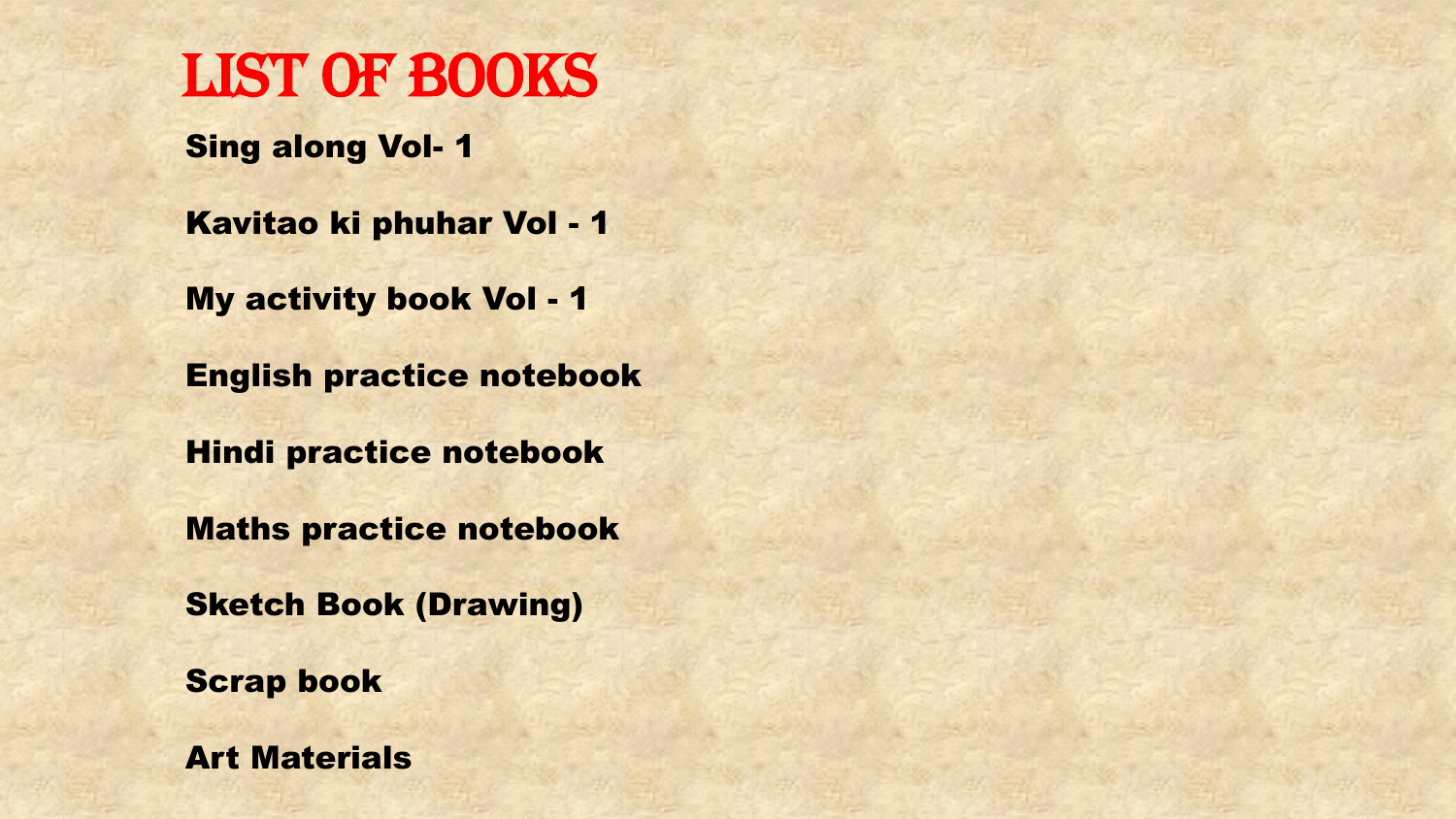# Glimpses of online activites

[https://drive.google.com/file/d/1mQs\\_9Oho8KItyJxrp1xezs685XyThGU9](https://drive.google.com/file/d/1mQs_9Oho8KItyJxrp1xezs685XyThGU9/view?usp=sharing) [/view?usp=sharing](https://drive.google.com/file/d/1mQs_9Oho8KItyJxrp1xezs685XyThGU9/view?usp=sharing)